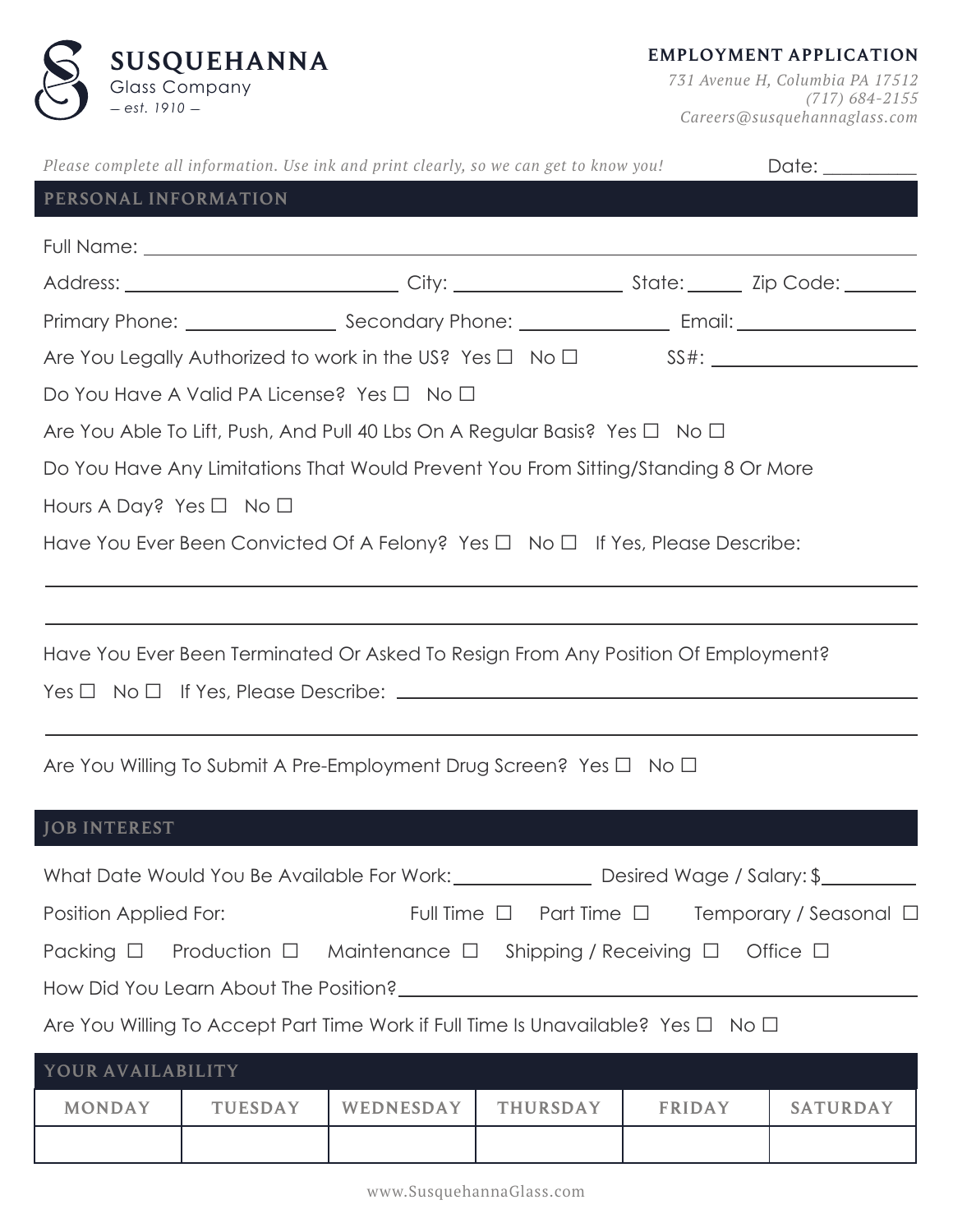#### **EMERGENCY CONTACT**

| Full Name: The control of the control of the control of the control of the control of the control of the control of the control of the control of the control of the control of the control of the control of the control of t |                                              |                                                                                                                                                                                                                                |
|--------------------------------------------------------------------------------------------------------------------------------------------------------------------------------------------------------------------------------|----------------------------------------------|--------------------------------------------------------------------------------------------------------------------------------------------------------------------------------------------------------------------------------|
| Address: _________________________                                                                                                                                                                                             |                                              | State: _____ Zip Code: ______                                                                                                                                                                                                  |
|                                                                                                                                                                                                                                | Secondary Phone: <u>____________________</u> | Email: Email: Album and the state of the state of the state of the state of the state of the state of the state of the state of the state of the state of the state of the state of the state of the state of the state of the |
|                                                                                                                                                                                                                                |                                              |                                                                                                                                                                                                                                |

# **SKILLS**

| Do You Have Any Experience Operating The Following? Pallet Jack $\Box$ Tow Motor $\Box$ Box Truck $\Box$ |
|----------------------------------------------------------------------------------------------------------|
| Do You Have Any Experience With Sand Blasting In Any Capacity? Yes $\Box$ No $\Box$                      |
| Do You Have Any Experience Working On An Assembly Line? Yes $\Box$ No $\Box$                             |
| Do You Have Any Experience In T-Shirt Printing or Screen Printing In Any Capacity? Yes $\Box$ No $\Box$  |
|                                                                                                          |
| Do You Have Any Experience In Photo Development? Yes $\Box$ No $\Box$                                    |
| Do You Have Any Design / Art Education or Training? Yes □ No □ If Yes, Please Describe:                  |
| Do You Have Any Experience In Laser Engraving In Any Capacity? Yes □ No □                                |
|                                                                                                          |
| Do You Have Any Experience In Photo Development? Yes $\Box$ No $\Box$                                    |
| Best Describe Your Computer Experience: None $\Box$ Minimum $\Box$ Moderate $\Box$ Expert $\Box$         |
|                                                                                                          |

# **EDUCATION**

Are You Currently Enrolled In School? Yes □ No □ If Yes, Please Describe:

| What Is The Highest Level Of Education That You Have Completed? |
|-----------------------------------------------------------------|
|                                                                 |
| College Or Technical Degree From:                               |
| Other Training, Certifications, Licenses Held:                  |